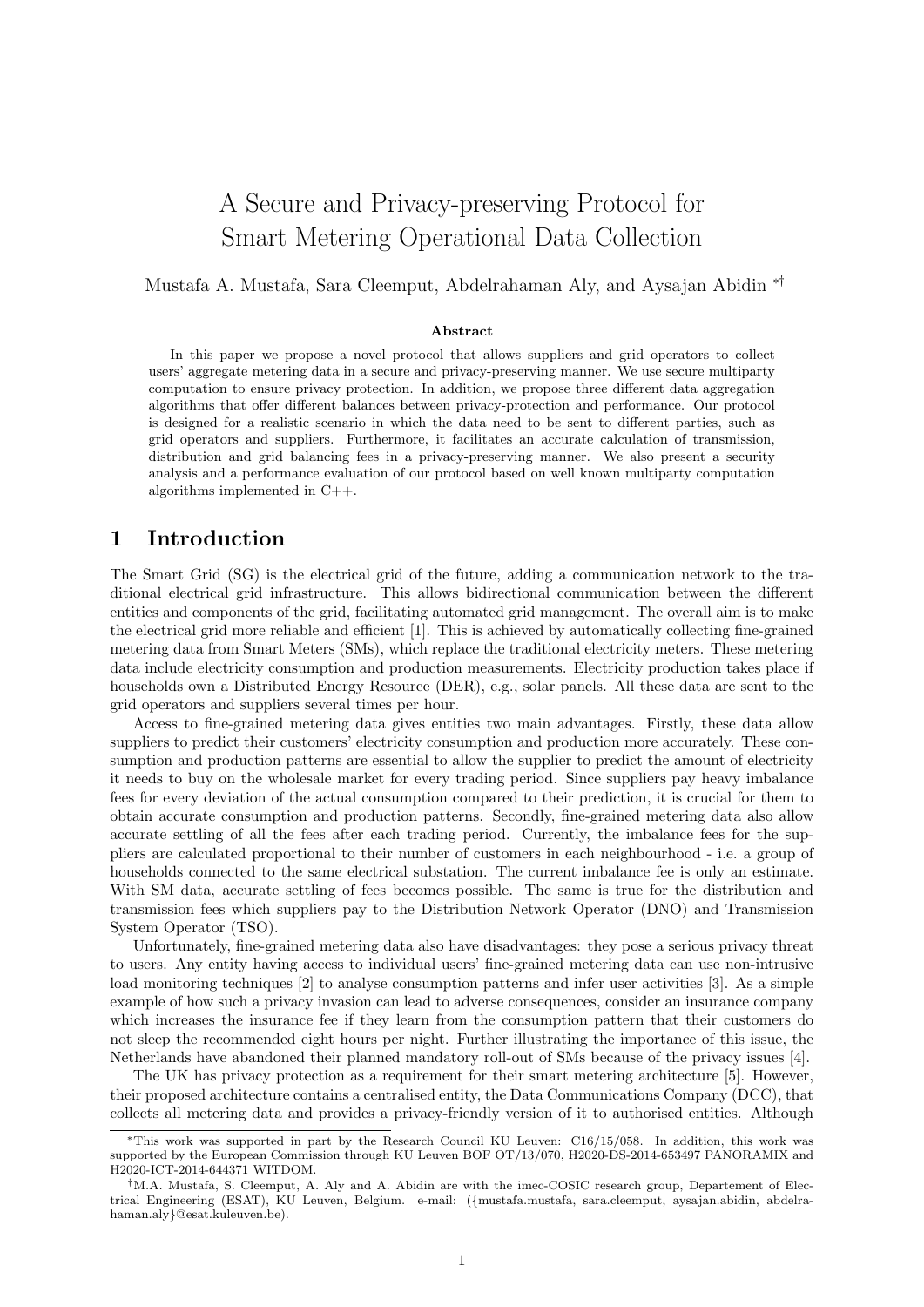this might ensure privacy protection against these entities (if the privacy-friendly version is properly generated), it does not protect against the DCC which has access to all users' data.

There are two main approaches for user privacy protection: anonymisation and data aggregation. Proper anonymisation is difficult to achieve, as de-anonymisation is almost always possible [6]. Aggregation is a better approach, but the current proposals [7–9] still have shortcomings: (i) they are designed for system models in which data are sent to only one entity, thus they are not applicable to current electricity markets, (ii) they do not consider electricity generated by residential DERs and injected to the grid, and (iii) they do not support transmission, distribution and balancing fee calculation.

In this paper we propose a secure and privacy-preserving protocol for collecting metering data. This work extends our previous research [10] by improving the data aggregation algorithm. Our main contributions are twofold:

- We design a secure and privacy-preserving protocol for collecting operational metering data which is required for calculating distribution, transmission and imbalance fees. Our protocol uses Multiparty Computations (MPC) as the underlying cryptographic primitive and supports three different privacy-friendly data aggregation algorithms.
- We analyse the computational complexity and communication cost of our protocol in a realistic setting based on the UK's smart metering architectue [5].

The remainder of the paper is organised as follows: Section 2 discusses the related work, Section 3 gives the necessary preliminaries, Section 4 proposes a protocol (and three aggregation algorithms) for secure and privacy-preserving operational metering data collection. Sections 5 and 6 analyse its security and privacy properties, and evaluate its performance, respectively. Finally, Section 7 concludes the paper.

# 2 Related Work

Security and privacy concerns in SG have been raised [3] and various protocols have already been proposed [7–16]. To protect users' privacy, these protocols usually take two approaches: anonymisation or aggregation. Efthymiou and Kalogridis [11] proposed that each SM also have an anonymous ID for reporting only operational metering data. However, Tudor et al. [6] have shown that de-anonymisation is possible.

To achieve privacy-friendly aggregation, Li et al. [8] proposed to use homomorphic encryption. However, their protocol does not protect against active attackers nor facilitate current electricity markets. Mustafa et al. [14,15] addressed these limitations by using digital signatures and a selective data aggregation and delivery method. Garcia and Jacobs [9] combined homomorphic encryption with a data sharing scheme to allow the data recipient to perform the aggregation. The use of homomorphic encryption can protect users' privacy, but it also introduces high computational costs to SMs. To overcome this limitation, Kursawe et al. [7] proposed a lightweight aggregation scheme which requires SMs to mask their data with noise that cancels out when added together. Their scheme is computationally efficient, but it requires a complex reinitialization process when adding SMs and does not support flexible aggregation groups.

Another approach to aggregate data in a privacy-preserving (and efficient) manner is MPC. Danezis et al. [12] proposed protocols using secret-sharing based MPC to detect fraud and to extract advanced grid statistics. Rottondi et al. [13] proposed a novel security architecture for aggregation of metering data. However, their architecture requires additional nodes in the system, i.e., gateways placed at the users' households.

Unlike the aforementioned work, our proposed MPC-based privacy-preserving protocol for operational metering data collection (i) is based on a real smart metering architecture, (ii) is readily applicable to a liberalised electricity market with various stakeholders, (iii) takes into account not only the electricity consumption data, but also electricity injected into the grid by households, and (iv) allows the TSO, DNOs and suppliers to calculate the exact distribution, transmission and balancing fees based on real data rather than on estimates.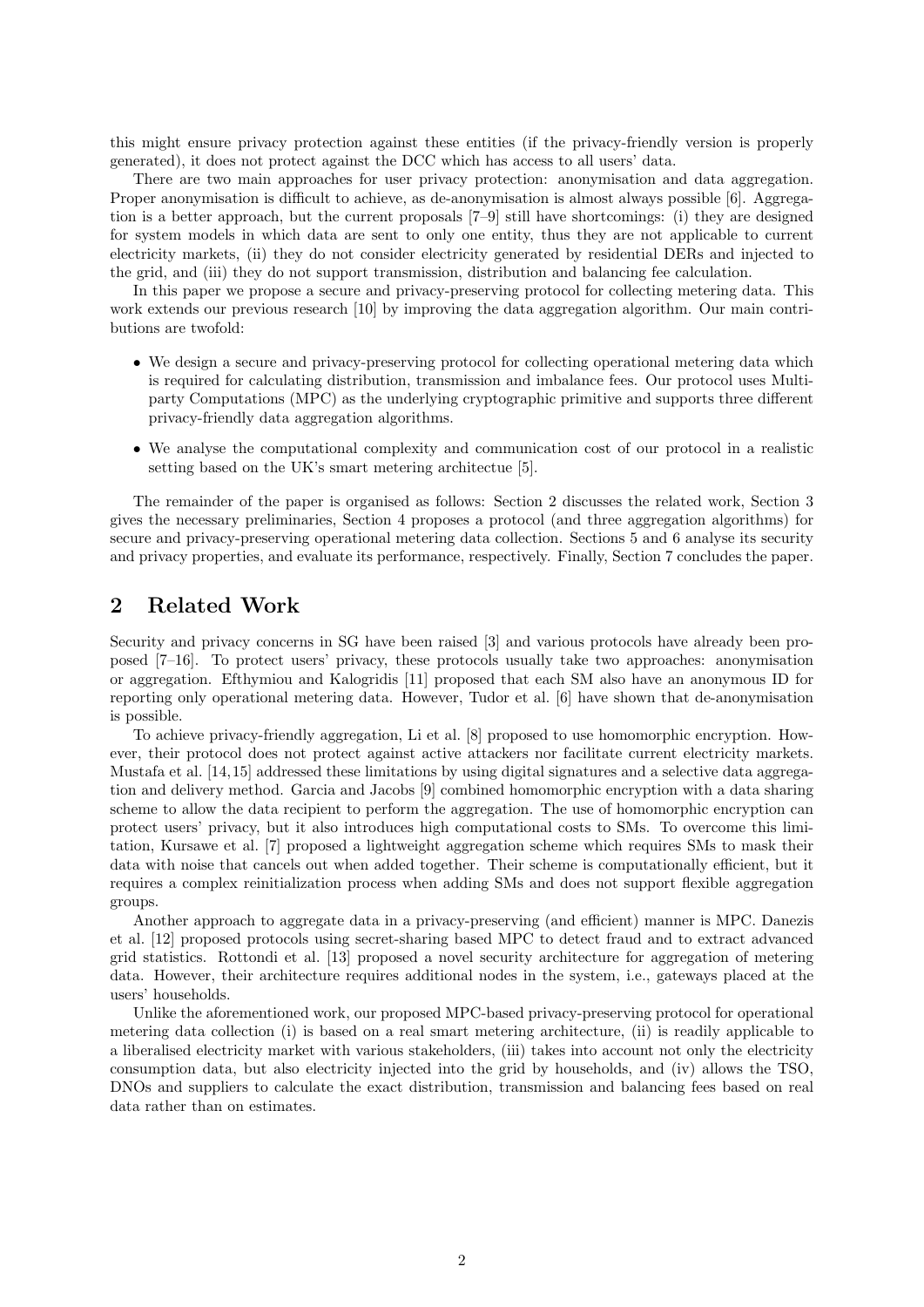

Figure 1: System model.

# 3 Preliminaries

# 3.1 System Model

As shown in Fig. 1, our system model consists of the following entities. Users consume electricity and are billed for this by their contracted supplier. Distributed Energy Resources (DERs) are mini electricity generators (e.g., solar panels) located on users' premises. Most of the electricity they generate is consumed by their owners. However, surplus electricity may be injected into the grid. Smart Meters (SMs) are advanced electricity metering devices that measure the amount of electricity flowing from the grid to the house and vice versa per time slot,  $t_k$ . The SMs regularly communicate with other authorised SG entities. Suppliers are responsible for supplying electricity to all users including those whose DERs did not generate sufficient electricity for their needs. They buy this electricity from generators on the wholesale market, and sell it to the users. They are also obliged to buy any electricity their customers inject into the grid. If the supplier buys an incorrect amount of electricity on the wholesale market, it will be punished with imbalance fees. *Distribution Network Operators (DNOs)* are responsible for managing and maintaining the electricity distribution lines (i.e., the low/middle voltage lines) in their respective regions. To this end, they charge suppliers distribution fees based on the electricity consumption of the suppliers' customers in each time slot. The suppliers then charge their customers this fee in turn. Transmission System Operator (TSO) is responsible for managing and maintaining the electricity transmission lines (i.e., the high voltage lines) in the grid as well as balancing the whole grid at any point in time. For this, it charges the suppliers transmission and balancing fees based on the electricity consumption of their customers in each time slot. Similarly, the suppliers pass this cost to the users. Data Communications Company (DCC) is a centralised entity that consists of several servers run by different parties. It is responsible for collecting and delivering the metering data to the TSO, DNOs and suppliers.

We also classify some of these entities into three groups: *dealers* (i.e., the SMs) who provide the input data, computational parties (i.e., the DCC servers) who perform computations on the input data, and output parties (i.e., the TSO, DNOs, and suppliers) who receive the results of the computations.

The SMs generate and provide the DCC servers with input data including the electricity consumption and generation data measured per time slot. The DCC servers must be run by stakeholders with competing interest. We set the number of computational parties to three. They obtain input data from the SMs, jointly perform the necessary calculations and provide the TSO, DNOs and suppliers with the results.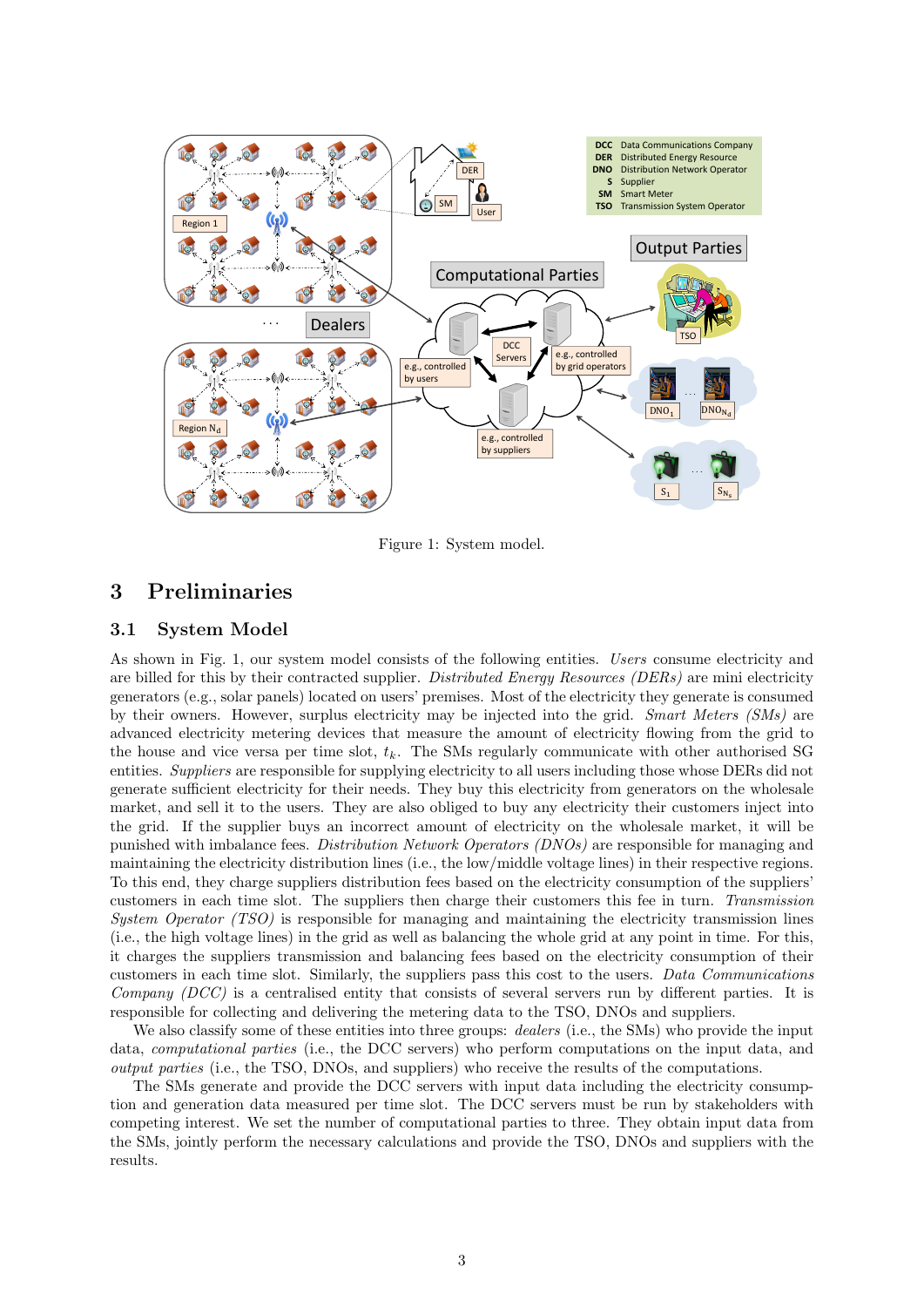### 3.2 Threat Model and Assumptions

For our protocol design we use the following threat model. Users are malicious. They may try to modify metering data sent by their SMs in an attempt to gain financial advantage or learn other users' data. The TSO, DNOs and suppliers are also malicious. They may manipulate users' metering data in an attempt to gain financial advantage, i.e., to manipulate the transmission and distribution fees as well as imbalance fines calculations. They may also try to learn individual users' consumption data or the aggregate consumption of any group of users located in different regions or contracted by their competitors. The DCC, i.e., the computational servers, are honest but curious. They follow the protocol specifications, but they may try to learn the consumption data of individual users or aggregate data of any group of users. External entities are malicious. They may eavesdrop and/or modify data in transit trying to gain access to confidential data or to disrupt the SG.

We also make the following assumptions. Each entity in the system model has a unique identifier. SMs are tamper-proof and sealed, thus no one can tamper with them without being detected. All entities are time synchronised and the communication channels among them are encrypted and authenticated.

### 3.3 Notations

We denote the SM of household i as  $SM_i \in SM$ , where SM is the set of all the SMs in the grid of a country, and the amount of electricity taken from the grid (i.e., imported electricity) and the amount of electricity fed back to the grid (i.e., exported electricity) by household i during the kth time slot,  $t_k$ , as  $\mathbf{E}_i^{\text{imp},t_k} \in \mathbb{E}^{\text{imp},t_k}$  and  $\mathbf{E}_i^{\text{exp},t_k} \in \mathbb{E}^{\text{exp},t_k}$ , respectively.  $\mathbb{E}^{\text{exp},t_k}$  and  $\mathbb{E}^{\text{exp},t_k}$  are the aggregate of electricity consumption data and electricity fed back data, respectively, of all the households during  $t_k$  in the grid. We denote the following subsets:

- SM<sub>d<sub>i</sub></sub>  $\subset$  SM as the set of all the SMs operated by the jth DNO,  $d_j$ , (located in region j).
- $\mathbb{SM}_{s_u}^{\text{imp}} \subseteq \mathbb{SM}$  as the set of all the SMs whose users have a contract for buying electricity from the uth supplier,  $s_u$ .
- $\mathbb{SM}^{\text{exp}}_{s_u} \subseteq \mathbb{SM}$  as the set of all the SMs whose users have a contract for selling electricity to the uth supplier,  $s_u$ .
- $\mathbb{S}\mathbb{M}_{d_j,s_u}^{imp}$   $\subseteq \mathbb{S}\mathbb{M}_{d_j}$  and  $\subseteq \mathbb{S}\mathbb{M}_{s_u}^{imp}$  as the set of all the SMs operated by  $d_j$  and whose users buy electricity from  $s_u$ .
- $\mathbb{SM}^{\text{exp}}_{d_j,s_u}$   $\subseteq$   $\mathbb{SM}_{d_j}$  and  $\subseteq$   $\mathbb{SM}^{\text{exp}}_{s_u}$  as the set of all the SMs operated by  $d_j$  and whose users sell electricity to  $s_u$ .
- $\bullet$   $\mathbb{E}_{\mathbf{d}_j}^{\text{imp},t_k}$  and  $\mathbb{E}_{\mathbf{d}_j}^{\text{exp},t_k}$  as the aggregate of imported and exported electricity data during  $t_k$ , respectively, measured by the SMs belonging to the set  $\mathbb{SM}_{d_j}$ .
- $\mathbb{E}_{s_u}^{\text{imp},t_k}$  and  $\mathbb{E}_{s_u}^{\text{exp},t_k}$  as the aggregate of imported and exported electricity data during  $t_k$  measured by the SMs belonging to the sets  $\mathbb{SM}^{\mathrm{imp}}_{s_u}$  and  $\mathbb{SM}^{\mathrm{exp}}_{s_u},$  respectively.
- $\bullet$   $\mathbb{E}_{\mathbf{d}_j,\mathbf{s}_u}^{\text{imp},t_k}$  and  $\mathbb{E}_{\mathbf{d}_j,\mathbf{s}_u}^{\text{exp},t_k}$  as the aggregate of imported and exported electricity data during  $t_k$  measured by the SMs belonging to the sets  $\mathbb{SM}^{\text{imp}}_{\mathbf{d}_{j},s_{u}}$  and  $\mathbb{SM}^{\text{exp}}_{\mathbf{d}_{j},s_{u}},$  respectively.

More notations are given in Table 1.

### 3.4 Design Requirements

The smart metering protocols should satisfy the following functional and security requirements.

### 3.4.1 Functional Requirements

(F1) For each time period  $t_k$ , each DNO  $d_i$  should access:

- a)  $\mathbb{E}_{\mathbf{d}_j}^{\text{imp},t_k}$  and  $\mathbb{E}_{\mathbf{d}_j}^{\text{exp},t_k}$ , in order to better manage the distribution network in its region,
- b)  $\mathbb{E}_{\mathbf{d}_j,\mathbf{s}_u}^{\text{imp},t_k}$  and  $\mathbb{E}_{\mathbf{d}_j,\mathbf{s}_u}^{\text{exp},t_k}$ , for  $u=1,\ldots,N_s$ , in order to split the distribution fees fairly among the suppliers.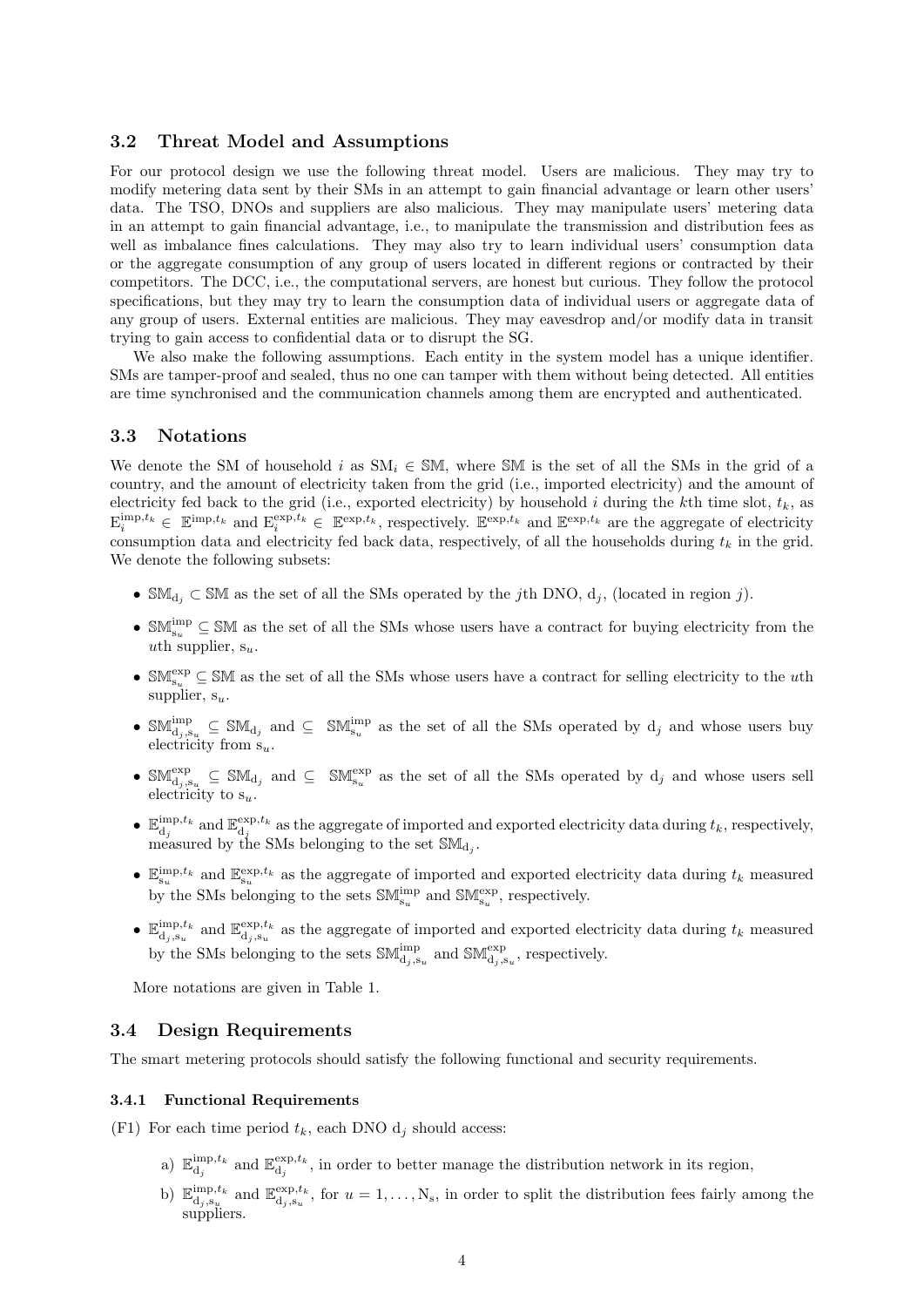| Table 1: Notations                                                                                                                                          |                                                                                                                           |  |  |  |  |
|-------------------------------------------------------------------------------------------------------------------------------------------------------------|---------------------------------------------------------------------------------------------------------------------------|--|--|--|--|
| Symbol                                                                                                                                                      | Meaning                                                                                                                   |  |  |  |  |
| $t_k$                                                                                                                                                       | kth time slot, $k = 1, \ldots, N_t$                                                                                       |  |  |  |  |
| $d_j$                                                                                                                                                       | the DNO operating in region j, $j = 1, , N_d$                                                                             |  |  |  |  |
| $S_{u}$                                                                                                                                                     | <i>uth</i> supplier, $u = 1, \ldots, N_s$                                                                                 |  |  |  |  |
| $\mathrm{SM}_i$                                                                                                                                             | the SM belonging to household $i$                                                                                         |  |  |  |  |
| SM                                                                                                                                                          | set of all the SMs in a specific country                                                                                  |  |  |  |  |
| $\mathbb{SM}_{d_i}$                                                                                                                                         | set of all the SMs operated by DNO $d_i$                                                                                  |  |  |  |  |
| $\mathbb{SM}^{\mathrm{imp}}_{\mathbf{s}_u}$                                                                                                                 | set of all the SMs whose users buy electricity from $s_u$                                                                 |  |  |  |  |
|                                                                                                                                                             | set of all the SMs whose users sell electricity to $s_u$                                                                  |  |  |  |  |
| $\begin{array}{l} \mathbb{SM}^{\mathrm{exp}}_{s_u} \\ \mathbb{SM}^{\mathrm{imp}}_{\mathrm{d}_j,\mathrm{s}_u} \end{array}$                                   | set of all the SMs operated by $d_i$ and whose users buy electricity from $s_u$                                           |  |  |  |  |
| $\mathbb{SM}^{\text{exp}}_{\mathbf{d}_{j},\mathbf{s}_{u}}$                                                                                                  | set of all the SMs operated by $d_i$ whose users sell electricity to $s_u$                                                |  |  |  |  |
| $\mathrm{E}^{\mathrm{imp},t_k}_{i}$                                                                                                                         | amount of electricity imported by household i during $t_k$                                                                |  |  |  |  |
| $\mathbf{E}_i^{\exp,t_k}$                                                                                                                                   | amount of electricity exported by household i during $t_k$                                                                |  |  |  |  |
| $\mathbb{E}^{\text{imp},t_k}$                                                                                                                               | aggregate data of all $E_i^{imp,t_k}$ for $SM_i \in SM$                                                                   |  |  |  |  |
| $\mathbb{E}^{\exp,t_k}$                                                                                                                                     | aggregate data of all $E_i^{\exp,t_k}$ for $SM_i \in SM$                                                                  |  |  |  |  |
| $\mathbb{E}_{\text{d}_j}^{\text{imp},t_k}$                                                                                                                  | aggregate data of all $E_i^{imp,t_k}$ for $SM_i \in SM_{d_i}$                                                             |  |  |  |  |
| $\mathbb{E}_{\text{d}_j}^{\text{exp},t_k}$                                                                                                                  | aggregate data of all $E_i^{\exp,t_k}$ for $SM_i \in SM_{d_i}$                                                            |  |  |  |  |
| $\mathbb{E}_{\mathbf{s}_u}^{\mathrm{imp},t_k}$                                                                                                              | aggregate data of all $E_i^{imp,t_k}$ for $SM_i \in SM_{s_u}^{imp}$                                                       |  |  |  |  |
|                                                                                                                                                             | aggregate data of all $E_i^{exp, t_k}$ for $SM_i \in SM_{s_n}^{exp}$                                                      |  |  |  |  |
| $\mathbb{E}^{\exp, t_k}_{\mathbf{s}_u} \ \mathbb{E}^{\mathrm{imp}, t_k}_{\mathbf{d}_j, \mathbf{s}_u} \ \mathbb{E}^{\exp, t_k}_{\mathbf{d}_j, \mathbf{s}_u}$ | aggregate data of all $E_i^{\text{imp},t_k}$ for $\text{SM}_i \in \text{SM}_{d_j,s_u}^{\text{imp}}$                       |  |  |  |  |
|                                                                                                                                                             | aggregate data of all $\mathcal{E}_i^{\exp,t_k}$ for $\mathcal{SM}_i \in \mathcal{SM}^{\exp}_{\mathbf{d}_j,\mathbf{s}_u}$ |  |  |  |  |

- (F2) For each time period  $t_k$ , each supplier  $s_u$  should access:
	- a)  $\mathbb{E}_{s_u}^{\text{imp},t_k}$  and  $\mathbb{E}_{s_u}^{\text{exp},t_k}$ , in order to predict its customers' electricity consumption and production  $\alpha^u$  accurately, so that it can avoid receiving imbalance fines,
	- b)  $\mathbb{E}_{d_j,s_u}^{imp,t_k}$  and  $\mathbb{E}_{d_j,s_u}^{exp,t_k}$  for  $j=1,\ldots,N_d$ , so it can be assured that it pays the correct transmission and distribution network fees to the TSO and each DNO, respectively. Note that transmission network fees can also be made region dependent to encourage suppliers to buy electricity from sources located as close to the demand as possible.
- (F3) For each time period  $t_k$ , the TSO should access:
	- a)  $\mathbb{E}_{d_j,s_u}^{imp,t_k}$  and  $\mathbb{E}_{d_j,s_u}^{exp,t_k}$ , for  $u=1,\ldots,N_s$ , so it can split transmission network fees among suppliers,
	- b)  $\mathbb{E}_{s_u}^{\text{imp},t_k}$  and  $\mathbb{E}_{s_u}^{\text{exp},t_k}$ , for  $u=1,\ldots,N_s$ , so it can calculate the imbalance fine for each supplier,
	- c)  $\mathbb{E}_{\mathbf{d}_j}^{\text{imp},t_k}$  and  $\mathbb{E}_{\mathbf{d}_j}^{\text{exp},t_k}$ , for  $j=1,\ldots,N_d$ , to identify the regions which are the source of the imbalance, thus to decide which measures from which sources to activate to avoid the imbalance, and
	- d)  $\mathbb{E}^{\text{imp},t_k}$  and  $\mathbb{E}^{\text{exp},t_k}$ , to balance the grid efficiently.

#### 3.4.2 Security Requirements

- (S1) Confidentiality of users' data: the aggregates (over several users) of users' consumption/production data should only be accessed by authorised entities.
- (S2) User privacy preservation: individual users' fine-grained consumption/production data should not be revealed to any SG entity, apart from the users themselves.
- (S3) Authorisation: SG entities should only be allowed to access the aggregate data of the users whom they provide services to. For the DNO this means only the users living in the region it operates, for the supplier this means only the users who have a contract with it.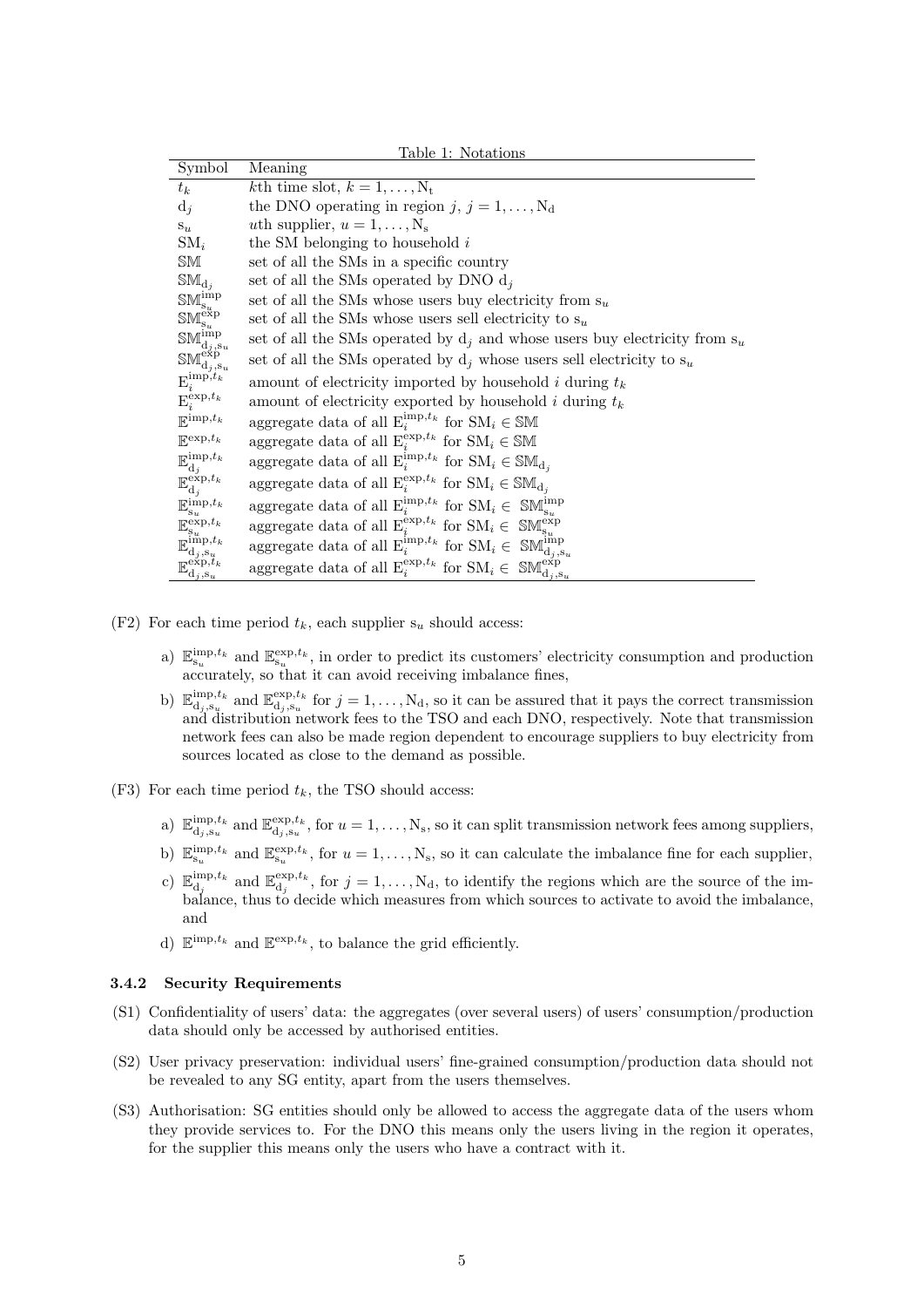#### Algorithm 1: Generic Equality Test

```
Input: Secret share bit representation of x, [x]_1, \ldots, [x]_{\sigma}<br>Bit representation y_1, \ldots, y_{\sigma} of public scalar y to which x is compared
    Output: A secret share of the output of the equality test [c]
    [c] \leftarrow 0;2 for i \leftarrow 1 to \sigma do
3 [c'] \leftarrow [x]_i + y_i - 2 \cdot ([x]_i \cdot y_i);4 [c] \leftarrow [c] + [c'] - [c] \cdot [c'];
5 end
```
## 3.5 Cryptographic Notation

Security of MPC protocols is typically analysed in the Universally Composable (UC) framework, which was first introduced by Canetti [17]. Under this framework, the ideal functionality of MPC is modelled as an Arithmetic Black Box (ABB). ABB can be thought of as a generic procedure for secure computation, where any party can send its private input to ABB and ask it to calculate any computable function. The functions are represented as arithmetic circuits comprising, for example, additions, multiplications, equality tests, permutations, etc. As long as the arithmetic circuit components are UC secure, the UC framework guarantees that the circuit can be executed securely. Our protocol uses equality test and permutation as components which we describe below.

An *equality test* can be implemented in an oblivious fashion by using just multiplications and additions. Any existing test [18,19] is suitable for use in our protocol. To simplify the test, SMs could share their ID in its bit representation. This way the bit-wise comparison would require only  $\sigma$  multiplications, where  $\sigma$  is the bit length of the suppliers' ID. Algorithm 1 illustrates this. Note that the algorithm can also be optimised by parallelising the computation of multiplications such that only  $log(\sigma)$  communication rounds are needed.

An oblivious permutation can be typically achieved by using an  $n \times n$  Boolean permutation matrix, where n is the size of the input to be permuted. Under this approach each entry of the input is multiplied against a corresponding matrix column, and the results aggregated. This method has a complexity of  $\mathcal{O}(n^2)$ . Other approaches, including the use of sorting networks, can achieve better asymptotic complexity. However, using a pre-computed permutation network this can be achieved in (almost)  $\mathcal{O}(n \log(n))$ complexity [20]. Such oblivious permutation protocols have been also adapted for practical use in wholesale electricity markets [21].

We assume that all secretly shared values are members of a field  $\mathbb{Z}_p$  bounded by a sufficiently large prime  $p$ , such that no overflow occurs. If fixed point precision is needed, the entries can be multiplied with a large enough constant such that they can be shared as elements of  $\mathbb{Z}_p$ .

# 4 Privacy-preserving Smart Metering Protocol

In this section we propose a privacy-preserving MPC-based protocol for operational metering data collection. We give an overview of the protocol, and then propose three aggregation algorithms that offer different privacy/performance trade-offs.

### 4.1 Overview of our Generic Protocol

The generic protocol consists of the following four steps.

- 1. Input data generation and distribution: Each SM generates three data tuples, each containing different shares of the user's contracted suppliers, consumption and generation data, and sends them to the corresponding computational parties.
- 2. Region-based data aggregation: Once the input data of all the SMs are received, the computational parties aggregate the consumption and generation data for each region using one of the three aggregation algorithms described below. The output is in shared form and represents the region-based aggregate consumption and generation data per supplier.
- 3. Grid-based data aggregation: The computational parties compute the shares of all the gridbased aggregate consumption and generation data by simply adding the corresponding shares of the region-based aggregate data.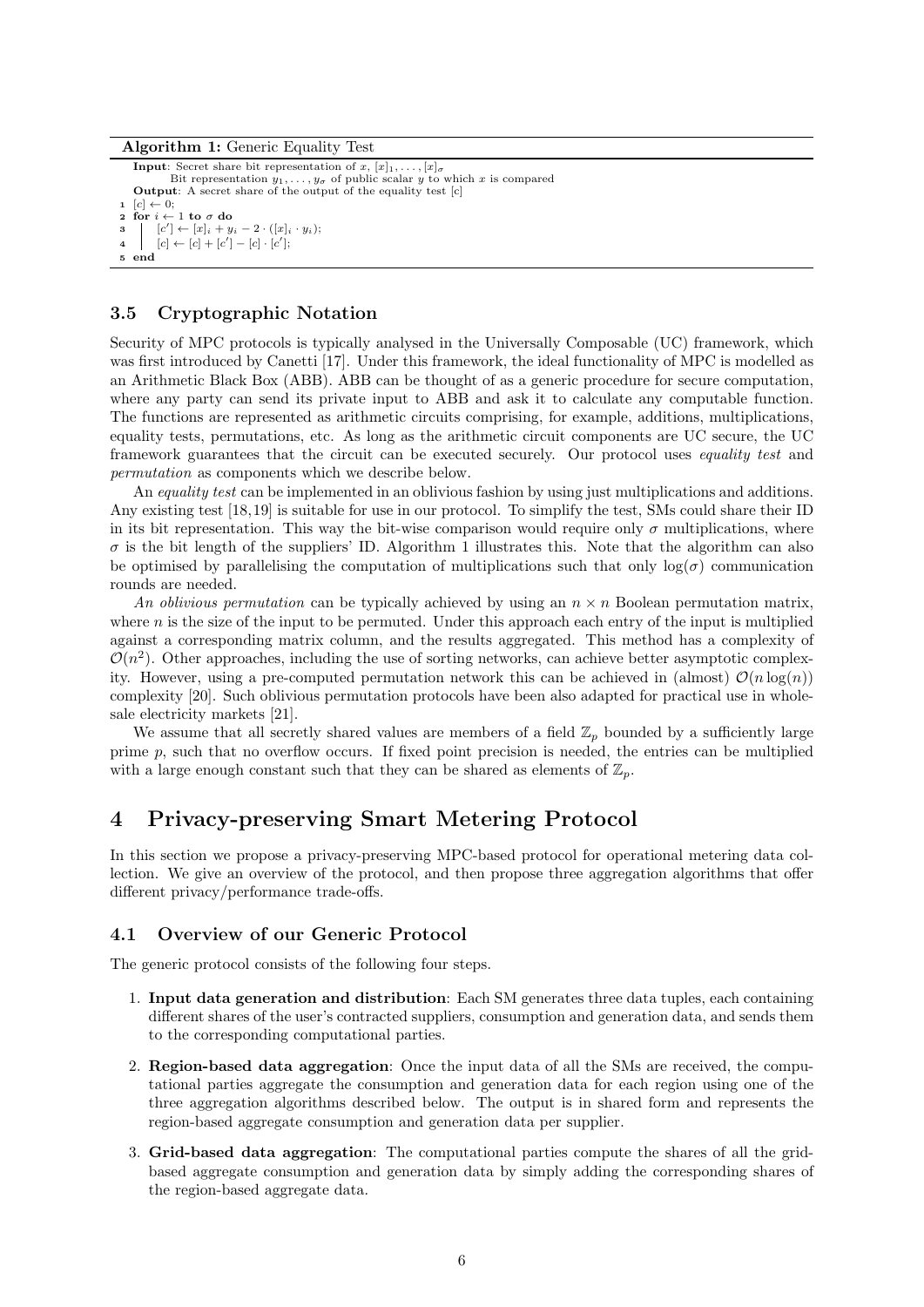4. Output data distribution: Following the functional requirements specified in Section 3, the shares of the previously calculated aggregations are distributed to the TSO, DNOs and suppliers, accordingly. Finally, these entities reconstruct their required results by reconstructing the corresponding shares.

# 4.2 Region-based Data Aggregation Algorithms

In this section, we present our three region-based data aggregation algorithms which offer different tradeoffs in terms of security, flexibility and performance. The selection of the algorithm depends on the application requirements and available computational and communication resources.

### 4.2.1 Naïve Aggregation Algorithm (NAA)

A naïve approach to perform data aggregation with perfect privacy would be to implement a basic circuit that uses equality tests to identify users' suppliers. As shown in Algorithm 2, SMs send their tuples  $\{[\mathbf{s}_u^{\text{imp}}], [\mathbf{s}_u^{\text{exp}}], [\mathbf{E}_i^{\text{exp}}], [\mathbf{E}_i^{\text{exp}}]\}$  to the DCC servers, so that the servers can classify the inputs by using oblivious comparisons. Although the algorithm is fairly adaptive to a growing number of suppliers, denoted as  $N_s$ , it is expensive in terms of performance as it still requires  $\mathcal{O}(|\mathbb{SM}_{d_j}| \cdot N_s)$  equality tests, where  $|\mathbb{SM}_{d_j}|$  is the number of SMs in a given region j.

### 4.2.2 No Comparison Aggregation Algorithm (NCAA)

To improve the performance of the aggregation algorithm, some level of disclosure to the DCC servers can be allowed, in this case, the number of users linked to each supplier. As shown in Algorithm 3, the DCC servers permute the tuples corresponding to the same region and aggregate them in a non-interactive way afterwards. Considering that its complexity is dominated by the oblivious permutation calls, NCAA multiplication bound is  $\mathcal{O}(|\mathbb{SM}_{d_j}| \cdot \log(|\mathbb{SM}_{d_j}|)$ . Also, NCAA keeps its flexibility with respect to N<sub>s</sub> at the cost of disclosing the number of SMs associated to each supplier.

#### 4.2.3 Non-Interactive Aggregation Algorithm (NIAA)

To further improve the performance of the aggregation algorithm, the input data of SMs can be tweaked such that the aggregation could be done without the need of communication between the DCC servers. To achieve this, SMs have to encode their input data into vectors of all zeros but one unique non-zero entry. These vectors are of size  $N_s$  and the non-zero entries are their  $E^{imp}$  and  $E^{exp}$ , respectively. This way the DCC servers only need to process the aggregation of the shares, which is non-interactive for any generalized Linear Secret Sharing Scheme (LSSS). By reducing the flexibility  $(N_s)$  has to be fixed), NIAA, as shown in Algorithm 4, is implemented with neither comparison nor multiplication operations. To support the addition of a new supplier, SMs will have to use a vector with a sufficiently large pre-fixed size, providing 0 for the non-used slots, so that the system is flexible in accommodating a large number of suppliers. An easy alternative would be to allow the system to feed (via an update) all the SMs with a

Algorithm 2: Naïve Aggregation Algorithm (NAA) **Input**: Tuples from region j,  $\{[\mathbf{s}_u^{\text{imp}}], [\mathbf{s}_u^{\text{exp}}], [\mathbf{E}_i^{\text{imp}}], [\mathbf{E}_i^{\text{exp}}]\}$  for  $\text{SM}_i \in \mathbb{SM}_{d_j}$ **Output**: Shares of aggregate consumption data per supplier,  $[\mathbb{E}_{\text{d}_j,\text{su}}^{\text{imp}}]$ Shares of aggregate production data per supplier,  $[\mathbb{E}_{\mathbf{d}_j, \mathbf{s}_u}^{\text{exp}}]$ 1  $[\mathbb{E}_{d_j,s_u}^{imp}] \leftarrow \{0_1, ..., 0_{N_s}\};$ 2  $[\mathbb{E}_{d_j,s_u}^{\text{exp}}] \leftarrow \{0_1,...,0_{N_s}\};$ 3 for  $i \leftarrow 1$  to  $|\mathbb{SM}_{{\rm d}_j}|$  do 4 | for  $u \leftarrow 1$  to  $N_s$  do 5  $[c] \leftarrow [\text{s}_u^{\text{imp}}] \stackrel{?}{=} \text{s}_u;$  $\mathbf{6}$   $\begin{bmatrix} \mathbb{E}_{\mathbf{d}_j,\mathbf{s}_u}^{\mathrm{imp}} \end{bmatrix} \leftarrow \begin{bmatrix} \mathbb{E}_{\mathbf{d}_j,\mathbf{s}_u}^{\mathrm{imp}} \end{bmatrix} + [c] * [\mathbf{E}_i^{\mathrm{imp}}];$ 7 end  $\begin{array}{c|c}\n\cdot & \cdot & \cdot \\
\text{for } u \leftarrow 1 \text{ to } N_s \text{ do}\n\end{array}$ 9  $\begin{bmatrix} [c] \leftarrow [s_u^{exp}] \stackrel{?}{=} s_u; \\ [\mathbb{E}_{d_j, s_u}^{exp}] \leftarrow [\mathbb{E}_{d_j, s_u}^{exp}] + [c] * [\mathbb{E}_{i}^{exp}]; \end{bmatrix}$ 11 end 12 end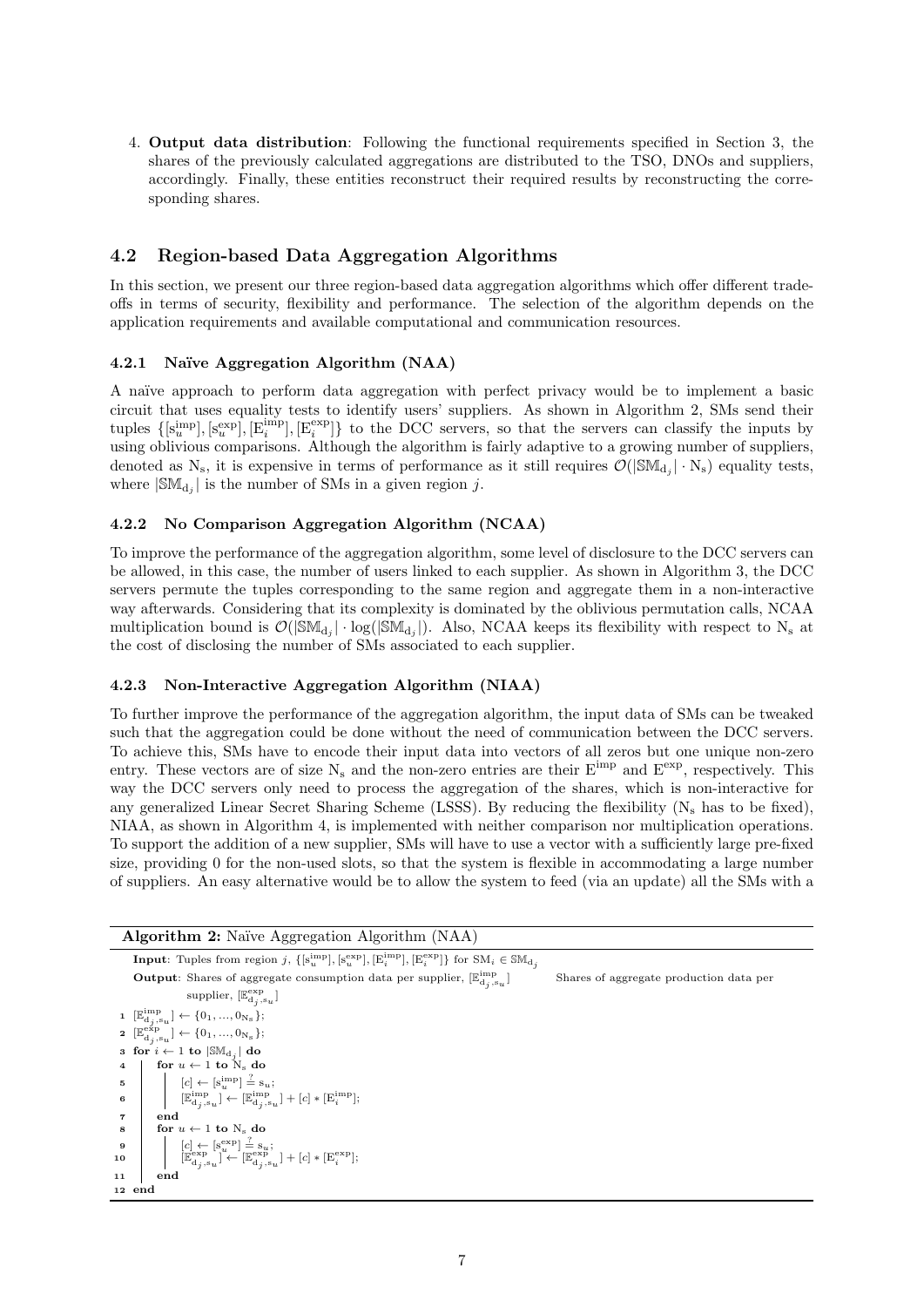#### Algorithm 3: No Comparison Aggr. Algorithm (NCAA)

**Input**: Tuples from region j,  $\{[\mathbf{s}_u^{\text{imp}}], [\mathbf{s}_u^{\text{exp}}], [\mathbf{E}_i^{\text{imp}}], [\mathbf{E}_i^{\text{exp}}]\}$  for  $\text{SM}_i \in \mathbb{SM}_{d_j}$ **Output**: Shares of aggregate consumption data per supplier,  $[\mathbb{E}_{\text{d}_j,\text{s}_u}^\text{imp}]$ ] Shares of aggregate production data per supplier,  $[\mathbb{E}_{\text{d}_j,\text{s}_u}^{\text{exp}}]$ 1  $[\mathbb{E}_{d_j,s_u}^{imp}] \leftarrow \{0_1, ..., 0_{N_s}\};$ 2  $[\mathbb{E}_{d_j,s_u}^{\exp}] \leftarrow \{0_1,...,0_{N_s}\};$  $\quad \quad \text{3} \ \ [\mathbb{SM}^I_{\text{d}_j}]\leftarrow \texttt{permute}([\mathbb{SM}_{\text{d}_j}]);$ 4 for  $i \leftarrow 1$  to  $|\mathbb{SM}_{\text{d}_j}'|$  do  $\mathfrak{s} \quad | \quad \mathbf{s}_{u}^{\mathrm{imp}} \leftarrow \texttt{open}([\mathbf{s}_{u}^{\mathrm{imp}}]);$ 6  $\begin{array}{c} 5 \\ 6 \end{array}$  for  $u \leftarrow 1$  to  $N_s$  do 7  $c \leftarrow s_u^{imp} == s_u;$  $\mathbf{8} \quad \begin{array}{c} \begin{array}{c} \end{array} \begin{array} [c] \begin{array} [c] \end{array} \begin{array} [c] \end{array} \begin{array} [c] \end{array} \begin{array} [c] \end{array} \begin{array} [c] \end{array} \begin{array} [c] \end{array} \begin{array} [c] \end{array} \begin{array} [c] \end{array} \begin{array} [c] \end{array} \begin{array} [c] \end{array} \begin{array} [c] \end{array} \begin{array} [c] \end{array} \begin{array} [c] \end{array} \begin{array} [c] \end{array} \begin{$ 9 end 10 end  $\texttt{11} \ \ [\mathbb{SM}_{\textnormal{d}_j}'] \leftarrow \texttt{permute}([\mathbb{SM}_{\textnormal{d}_j}]);$ 12 for  $i \leftarrow 1$  to  $|\mathbb{SM}'_{{\rm d}_j}|$  do  $\begin{array}{c} 13 \\ 14 \end{array}$  $e^{\exp}_u \leftarrow \texttt{open}([s^{\exp}_u]);$ for  $u \leftarrow 1$  to  $N_s$  do 15  $c \leftarrow s_u^{\exp} = s_u;$ <br>  $[\mathbb{E}_{d_j, s_u}^{\exp}] \leftarrow [\mathbb{E}_{d_j, s_u}^{\exp}] + c * [\mathbb{E}_i^{\exp}];$ 17 end 18 end

#### Algorithm 4: Non-Interactive Aggr. Algorithm (NIAA)

**Input**: Tuples from region j,  $\{[\mathbf{E}_i^{\text{imp}}], [\mathbf{E}_i^{\text{exp}}]\}$  for  $\text{SM}_i \in \text{SM}_{d_j}$ , where  $\mathbf{E}_i^{\text{imp}}$  and  $\mathbf{E}_i^{\text{imp}}$  are vectors of size  $N_s$  with only one non-zero entry at position u **Output**: Shares of aggregate consumption data per supplier,  $[\mathbb{E}_{\text{d}_j,\text{s}_u}^\text{imp}]$ Shares of aggregate production data per supplier,  $[\mathbb{E}_{\text{d}_j,\text{s}_u}^{\text{exp}}]$  $\mathbf{1} \; [\mathbb{E}_{\mathbf{d}_j, \mathbf{s}_u}^{\text{imp}}] \leftarrow {\{0_1, ..., 0_{N_{\text{s}}}}\};$  $\mathbf{2} \; [\mathbb{E}_{\text{d}_j,\text{s}_u}^{\text{exp}}] \leftarrow \{0_1,...,0_{\text{N}_\text{s}}\};$ 3 for  $i \leftarrow 1$  to  $|\mathbb{SM}_{{\rm d}_j}|$  do 4 for  $u \leftarrow 1$  to  $N_s$  do 5  $\mathbb{E}_{\mathbf{d}_j,\mathbf{s}_u}^{\text{imp}} \right\} \leftarrow \left[ \mathbb{E}_{\mathbf{d}_j,\mathbf{s}_u}^{\text{imp}} \right] + \left[ \mathbb{E}_{i,u}^{\text{imp}} \right];$  $\begin{aligned} \mathbf{6} \quad \begin{array}{c} \quad [\mathbb{E}^{\text{exp}}_{\text{d}_j,\text{su}}] \leftarrow [\mathbb{E}^{\text{exp}}_{\text{d}_j,\text{su}}] + [\mathbb{E}^{\text{exp}}_{i,u}]; \end{array} \end{aligned} \end{aligned}$ 7 end 8 end

parameter – the number of suppliers – so that SMs will encode their inputs as vectors of correct length. Moreover, the supplier ID position has to be agreed in advance. NIAA also produces no leakage, hence it achieves perfect security.

# 5 Security Analysis

To begin with, we note that the security assumptions listed in Section 3 are intended for protection against some of the threats in our threat model. For instance, the natural assumption that the SMs are tamper-proof and sealed is intended for protection against malicious users attempting to modify the metering data for financial advantage; and the assumption on communication channel being encrypted and authenticated, which can be achieved by using TLS, is for protection against adversaries attempting to eavesdrop or modify the data in transit. Hence, we focus on the security of our protocol against malicious DNOs/TSO/suppliers as well as semi-honest DCC.

We say that the protocol is secure against a (possibly malicious) entity if the privacy of the inputs to the protocol is preserved against such entity. Therefore, by security against malicious DNOs/TSO/suppliers, we mean that the SMs' inputs (i.e., the users' consumption or production data) to the protocol is preserved against these malicious entities. In our case, DNOs, TSO, and suppliers are the recipients of the MPC output. By definition, one cannot learn anything from MPC output other than what can already be learned from the output itself. Therefore, security against malicious DNOs, TSO, and suppliers is straightforward. Security against DCC is a different matter because it comprises several computation servers run by different parties. Therefore, security against DCC depends on the security of the MPC algorithm used in the protocol. As shown by Ben-Or et al. [22] and Chaum et al. [23], MPC allows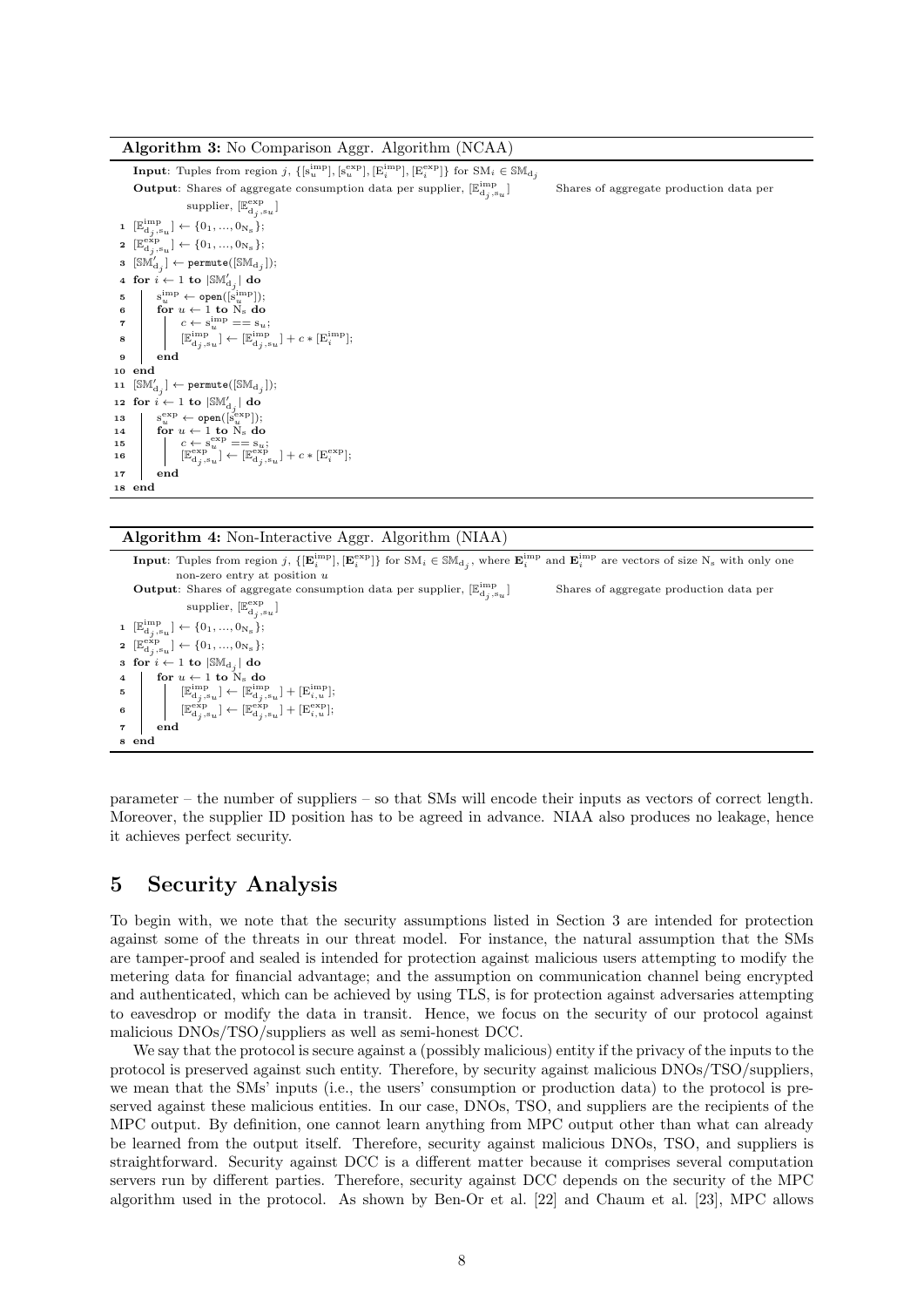to compute any function with perfect (information-theoretic) security when an honest majority is considered. Ben-Or et al. [22] further shows that perfect security against semi-honest adversaries can be achieved using the LSSS introduced by Shamir [24], as long as half of the parties remain honest. Moreover, security against malicious adversaries can be achieved using verifiable secret sharing techniques and, in this case, security can be achieved against collusion among up two thirds of the parties involved in the computation. See, for example, [25, 26] for various MPC protocols that offer security against malicious majorities.

As already mentioned, security of MPC protocols is typically analysed in the UC framework, using the ABB as the ideal functionality for MPC. As long as the arithmetic circuit components are UC secure, the UC framework guarantees that the circuit can be executed securely. In our case, the three algorithms (NAA, NCAA, and NIAA) use multiplication, addition, equality test and permutation operations as components, all of which are operations in ABB and thus can be realised securely against semi-honest or malicious adversary. Therefore, each of our three algorithms can be viewed as composition of operations provided by ABB, and thus the security of our protocol against semi-honest DCC is also straightforward.

# 6 Performance Evaluation

This section evaluates the performance of our protocol (and our proposed data aggregation algorithms) in terms of computational complexity and communication cost using parameters of the smart metering architecture in the UK.

### 6.1 Computational Complexity

The most computationally demanding step of our protocol is the *region-based aggregation* algorithm. Therefore, we focus on this step. Moreover, since the cost of a share, addition and open operations is negligible compared to the cost of a multiplication operation (in an MPC setting), we take into account only the number of multiplications in our calculation.

#### 6.1.1 NAA complexity

This algorithm contains two loops which have the same number of multiplications. For each loop, NAA requires  $|s_u| \times |\mathbb{SM}_{d_j}| \times N_s$  multiplications to perform the equality tests needed, and  $|\mathbb{SM}_{d_j}| \times N_s$  multiplications needed for the aggregation, where  $|s_u|$  is the bit length of the supplier ID,  $|\mathbb{SM}_{d_j}|$  is the number of SMs per region and  $N_s$  is the number of suppliers in the retail market. However, as both loops are parallelizible, the total number of multiplications in NAA is equal to  $|s_u| \times |\text{SM}_{d_j}| \times N_s + |\text{SM}_{d_j}| \times N_s$ .

#### 6.1.2 NCAA complexity

The number of multiplications used by the NCAA depends on the permutation network used. For instance, the Batcher oddeven merge sorting network requires  $|\text{SM}_{d_j}| \times \log^2(|\text{SM}_{d_j}|)$  exchange gates. Each of these gates requires three multiplications per item being permuted, in this case the supplier ID and the respective electricity consumption or generation value. Also, the open operation performed by the DCC servers has the same computational cost as performing a multiplication. In total, this adds up to  $2 \times (|\mathbb{SM}_{d_j}| \times \log^2(|\mathbb{SM}_{d_j}|) + |\mathbb{SM}_{d_j}|)$  multiplication-equivalent operations per loop. However, a permutation network can be built with only  $|\mathbb{SM}_{d_j}| \times \log(|\mathbb{SM}_{d_j}|)$  exchange gates [20], reducing the total to  $2 \times (|\mathbb{SM}_{d_j}| \times \log(|\mathbb{SM}_{d_j}|) + |\mathbb{SM}_{d_j}|).$ 

#### 6.1.3 NIAA complexity

NIAA does not perform any multiplications. As the cost of aggregation is negligible, given that it is just an arithmetic aggregation of shares, the total computational complexity of NIAA is negligible.

Table 2 summarises the computational complexity of our data aggregation algorithms on per entity base. The cost of the operations performed by each SM, TSO, DNO and supplier is negligible compared to the cost of the operations performed by the DCC servers. In terms of computational complexity, NIAA is the most efficient aggregation algorithm as it does not require any communication between the DCC servers.

We also conducted an experiment to test the performance of our algorithms. We used  $C_{++}$  and custom implementations of Shamir's SSS [24], its linear addition and improved BGW protocol from Gennaro et al. [27], all presented in [28]. We made use of the generalized equality test from Algorithm 1.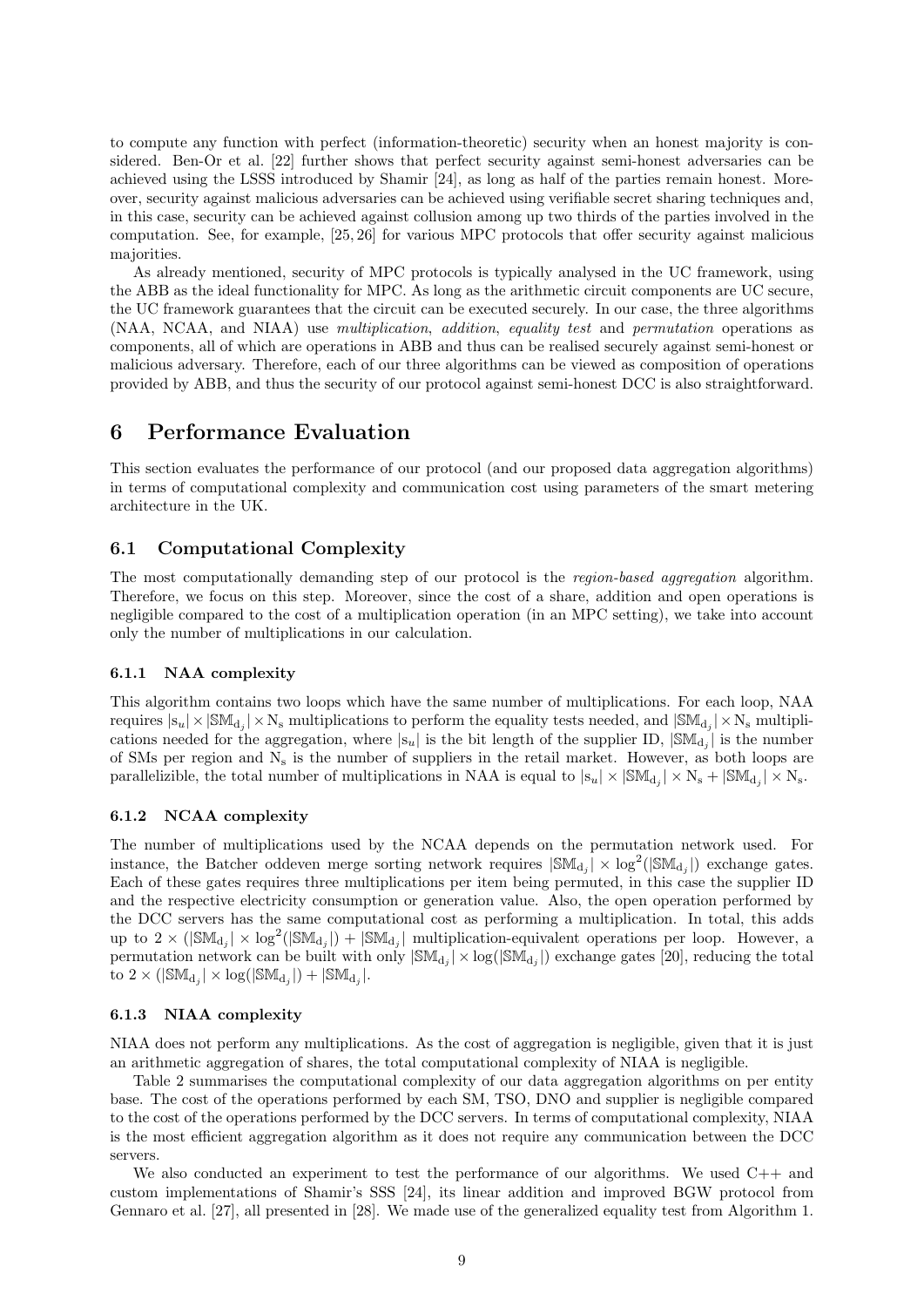Table 2: The computational complexity of our protocol when a different data aggregation algorithm is used.

| Entities               | SМ          | DCC servers                                                                                | TSO              | <b>DNO</b>  | Supplier    |
|------------------------|-------------|--------------------------------------------------------------------------------------------|------------------|-------------|-------------|
| Operations performed   | share       | multiplication                                                                             | open             | open        | open        |
| Our protocol with NAA  |             | $ s_u  \times  \mathbb{SM}_{d_i}  \times \bar{N}_s +  \mathbb{SM}_{d_i}  \times \bar{N}_s$ | $N_d \times N_s$ | $N_{\rm s}$ | $N_{\rm d}$ |
| Our protocol with NCAA |             | $2 \times ( \mathbb{SM}_{d_i}  \times \log( \mathbb{SM}_{d_i} ) +  \mathbb{SM}_{d_i} )$    | $N_d \times N_s$ | $N_{\rm s}$ | $\rm N_d$   |
| Our protocol with NIAA | $\rm N_{s}$ |                                                                                            | $N_A \times N_s$ |             | ${\rm N}_A$ |
|                        |             |                                                                                            |                  |             |             |



Figure 2: Computational cost of our protocol.

We run the three computational parties on the same machine, a 64-bit  $2*2*10$ -cores Intel Xeon E5-2687 server at 3.1GHz, thus our results do not consider network latency.

We first executed 2 million multiplications which, on average, resulted in  $20.8 \times 10^{-6}$  seconds per multiplication. We then calculated the CPU time needed by our algorithms for various settings. For our calculations we used the following parameters based on the UK's electrical grid [29] and smart metering architecture [5]:  $N_d = 14$ ,  $N_s = 10$ ,  $|s_u| = 8$ , and  $|\mathbb{SM}_{d_j}| = \{0.5M, \ldots, 4M\}$ . Note that the computational complexity does not depend on the metering data but on the smart metering architecture. Figure 2 depicts our experimental results. They indicate all the necessary CPU time required regardless of the number of processors. Considering that in each UK region there will be on average 2.2 million SMs, our protocol could be executed in less than ten minutes, even if NAA (our most computationally demanding algorithm) is used, by simply dividing the work between eight threads, thus making it practical for the UK smart metering architecture.

#### 6.2 Communication Cost

The communication cost of our protocol can be divided in three parts: SMs-to-DCC, Between-DCC and DCC-to-TSO/DNOs/Suppliers. For each part, we evaluate the communication cost of our protocol when a different aggregation algorithm is used, as well as, we compare it to the traditional protocol (denoted as TRAD) proposed by the UK government. Note that TRAD does not provide sufficeint user privacy protection as the DCC access all metering data of all users.

#### 6.2.1 SMs-to-DCC part

In each time slot each SM sends its tuple to each of the DCC servers. If our protocol uses NAA or NCAA, the format of the tuple is  $\{[\mathbf{s}_u^{\text{imp}}], [\mathbf{s}_u^{\text{exp}}], [\mathbf{E}_i^{\text{imp}}], [\mathbf{E}_i^{\text{exp}}]\}$ . Assuming there are three DCC servers, the communication cost is  $3 \times N_d \times |\mathbb{SM}_{d_j}| \times ([s_u^{imp}] + [s_u^{exp}] + [E_i^{imp}] + [E_i^{exp}]).$  If our protocol uses NIAA, the tuple's format is  $\{[\mathbf{E}_i^{\text{imp}}], [\mathbf{E}_i^{\text{exp}}]\}$ , where  $\{[\mathbf{E}_i^{\text{imp}}], [\mathbf{E}_i^{\text{exp}}]\}$  are shares of vectors with size N<sub>s</sub>. This adds up to a cost of  $3 \times N_d \times N_s \times |\mathbb{SM}_{d_j}| \times ([E_i^{\text{imp}}] + [E_i^{\text{exp}}])$ . If TRAD is used, each SM sends  $\{E_i^{\text{imp}}, E_i^{\text{exp}}\}$  to the DCC which is a single entity in this case. This results in a communication cost of  $N_d \times |\mathbb{SM}_{d_j}| \times (E_i^{imp} + E_i^{exp}).$ 

### 6.2.2 Between-DCC part

In each time slot the DCC servers need to communicate between each other in order to preform the necessary computations for calculating the region-based aggregates per supplier. As each multiplication equals the transmission of a share from each of the DCC servers to the others, the communication cost for this part can be calculated by simply multiplying the total number of multiplications (given in Table 2)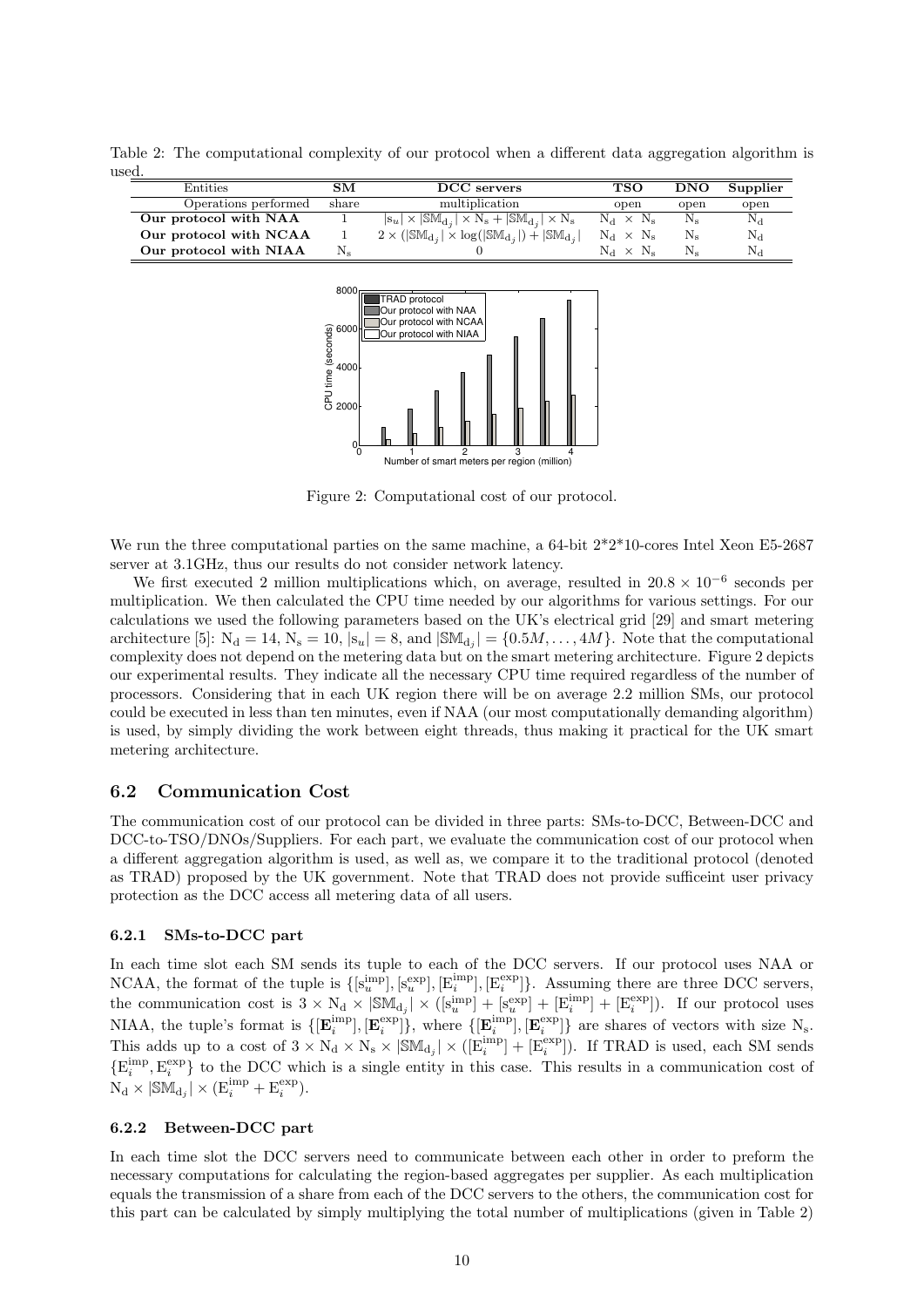Table 3: The communication overhead of the traditional protocol and our protocol.

|                | $SMs-to-DCC$                                                      | $Between-DCC$                                                                                                   | $DCC-to-TSO/DNOs/S$                     |
|----------------|-------------------------------------------------------------------|-----------------------------------------------------------------------------------------------------------------|-----------------------------------------|
| TRAD protocol  | $2 \times N_d \times  \mathbb{SM}_{d_i}  \times  x $              |                                                                                                                 | $6 \times N_d \times N_s \times  x $    |
| Ours with NAA  | $12 \times N_d \times  \mathbb{SM}_{d_i}  \times  [x] $           | $6 \times  [x]  \times ( s_u  \times  \mathbb{SM}_{d_i}  \times N_s +  \mathbb{SM}_{d_i}  \times N_s)$          | $18 \times N_d \times N_s \times   x  $ |
| Ours with NCAA | $12 \times N_d \times  \mathbb{SM}_{d_i}  \times  [x] $           | $6 \times  [x]  \times (2 \times ( \mathbb{SM}_{d_i}  \times \log( \mathbb{SM}_{d_i} ) +  \mathbb{SM}_{d_i} ))$ | $18 \times N_d \times N_s \times   x  $ |
| Ours with NIAA | $6 \times N_d \times  \mathbb{SM}_{d_i}  \times N_s \times  [x] $ |                                                                                                                 | $18 \times N_d \times N_s \times   x  $ |



Figure 3: The communication overhead of our protocol at different parts of the grid.

with the total number of shares exchanged between the DCC servers per multiplication. In our case this is equal to  $6 \times |x|$ , where  $||x||$  is the size of a share. Note that TRAD does not have any communication cost in this part.

#### 6.2.3 DCC-to-TSO/DNOs/Suppliers part

þ

In each time slot the DCC servers need to send the computed results to the TSO, DNOs and suppliers. As the output data of NAA, NCAA and NIAA is the same, the communication cost for this part is the same regardless of the aggregation algorithm. In detail, each DCC server has to send (i)  $N_d \times ([\mathbb{E}_{d_j,s_u}^{imp}] + [\mathbb{E}_{d_j,s_u}^{exp}]$ to each supplier, (ii)  $N_s \times ([\mathbb{E}_{d_j, s_u}^{imp}] + [\mathbb{E}_{d_j, s_u}^{exp}])$  to each DNO, and  $N_d \times N_s \times ([\mathbb{E}_{d_j, s_u}^{imp}] + [\mathbb{E}_{d_j, s_u}^{exp}])$  to the TSO. This results in a total communication cost of  $9 \times N_d \times N_s \times ([\mathbb{E}_{d_j,s_u}^{imp}] + [\mathbb{E}_{d_j,s_u}^{exp}])$ . If the suppliers and DNOs trust the TSO (which is usually the case in practice), they could directly obtain the aggregation results from the TSO. In that case, the communication cost will be reduced to  $3 \times N_d \times N_s \times ([\mathbb{E}_{d_j,s_u}^{imp}] + [\mathbb{E}_{d_j,s_u}^{exp}] +$  $(N_d + N_s) \times C_{d_j, s_u}$ , where  $C_{d_j, s_u}$  is an encrypted message containing the region-supplier based aggregate consumption and production data, i.e.,  $C_{d_j,s_u} = Enc_k(\mathbb{E}_{d_j,s_u}^{imp}, \mathbb{E}_{d_j,s_u}^{exp})$ . If TRAD is used, the DCC sends the respective aggregate consumption and generation data,  $(\mathbb{E}_{d_j,s_u}^{imp}, \mathbb{E}_{d_j,s_u}^{exp})$ , to the output parties. This results in a communication cost of  $3 \times N_d \times N_s \times (\mathbb{E}_{d_j,s_u}^{imp} + \mathbb{E}_{d_j,s_u}^{exp}).$ 

Table 3 summarises the communication cost of our protocol (with a different aggregation algorithm used) and TRAD, where  $|x|$  and  $||x||$  denote the length of a message and of its share, respectively. Furthermore, using the parameters from the previous section and setting  $|x| = 32$ ,  $|[x]| = 63$  and  $|C_{d_j, s_u}| =$ 128, we depict the communication cost of our protocol at each part and the entire smart metering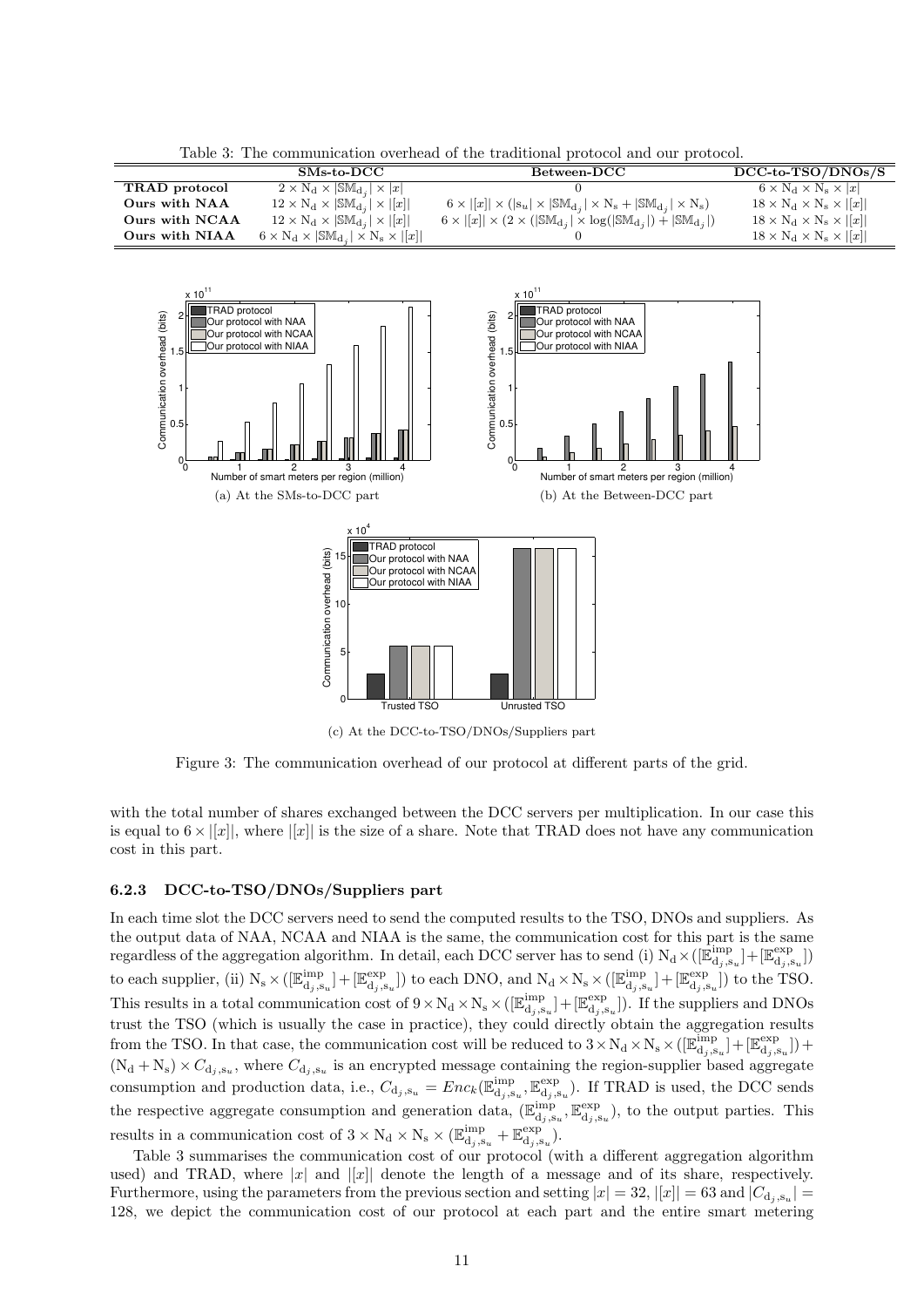

Figure 4: The total communication overhead for our protocol.

architecture in Fig. 3 and Fig. 4, respectively. As expected, our protocol has higher communication cost than TRAD due to the privacy protection it offers. Regarding the choice of data aggregation algorithms, NCAA is the most efficient. However, this algorithm discloses towards the DCC servers the number of users linked to each supplier. In practice, such disclosure can be tolerated by users. If such disclosures are not accepted, NAA or NIAA should be used. Both algorithms have comparable communication costs, the difference being in the part of the smart metering architecture where the cost is concentrated. In the case of NAA, the main cost incurs at the Between-DCC part, whereas in the case of NIAA – at the SMs-to-DCC part.

# 7 Conclusions

We introduced an MPC-based protocol for aggregating electricity consumption and generation data in a secure and privacy-friendly manner. These data are required for operational purposes such as calculating the transmission, generation and balancing fees. Furthermore, we proposed three data aggregation algorithms that offer different security and performance trade-offs. We also analysed the computational and communication cost of our protocol, including the data aggregation algorithms. Our results indicate the feasibility of our protocol for a setting based on a real smart metering architecture.

# References

- [1] H. Farhangi, "The path of the smart grid," IEEE Power and Energy Magazine, vol. 8, no. 1, pp. 18–28, January 2010.
- [2] G. W. Hart, "Nonintrusive appliance load monitoring," *Proceedings of the IEEE*, vol. 80, no. 12, pp. 1870–1891, 1992.
- [3] G. Kalogridis, M. Sooriyabandara, Z. Fan, and M. A. Mustafa, "Toward unified security and privacy protection for smart meter networks," IEEE Systems Journal, vol. 8, no. 2, June 2014.
- [4] W. Heck, "Smart energy meter will not be compulsory," NRC Handelsblad, April 2009, http://vorige. nrc.nl/international/article2207260.ece/Smart energy meter will not be compulsory.
- [5] DECC, "Smart metering implementation programme data access and privacy," 2012, https://www.gov.uk/government/uploads/system/uploads/attachment data/file/43046/ 7225-gov-resp-sm-data-access-privacy.pdf.
- [6] V. Tudor, M. Almgren, and M. Papatriantafilou, "A study on data de-pseudonymization in the smart grid," in ACM 8th European Workshop on System Security, 2015, pp. 1–6.
- [7] K. Kursawe, G. Danezis, and M. Kohlweiss, "Privacy-friendly aggregation for the smart-grid," in 11th Int. Symposium on Privacy Enhancing Technologies (PETs). Springer, 2011, pp. 175–191.
- [8] F. Li, B. Luo, and P. Liu, "Secure information aggregation for smart grids using homomorphic encryption," in IEEE 1st Int. Conf. on Smart Grid Communications (SmartGridComm), Oct 2010, pp. 327–332.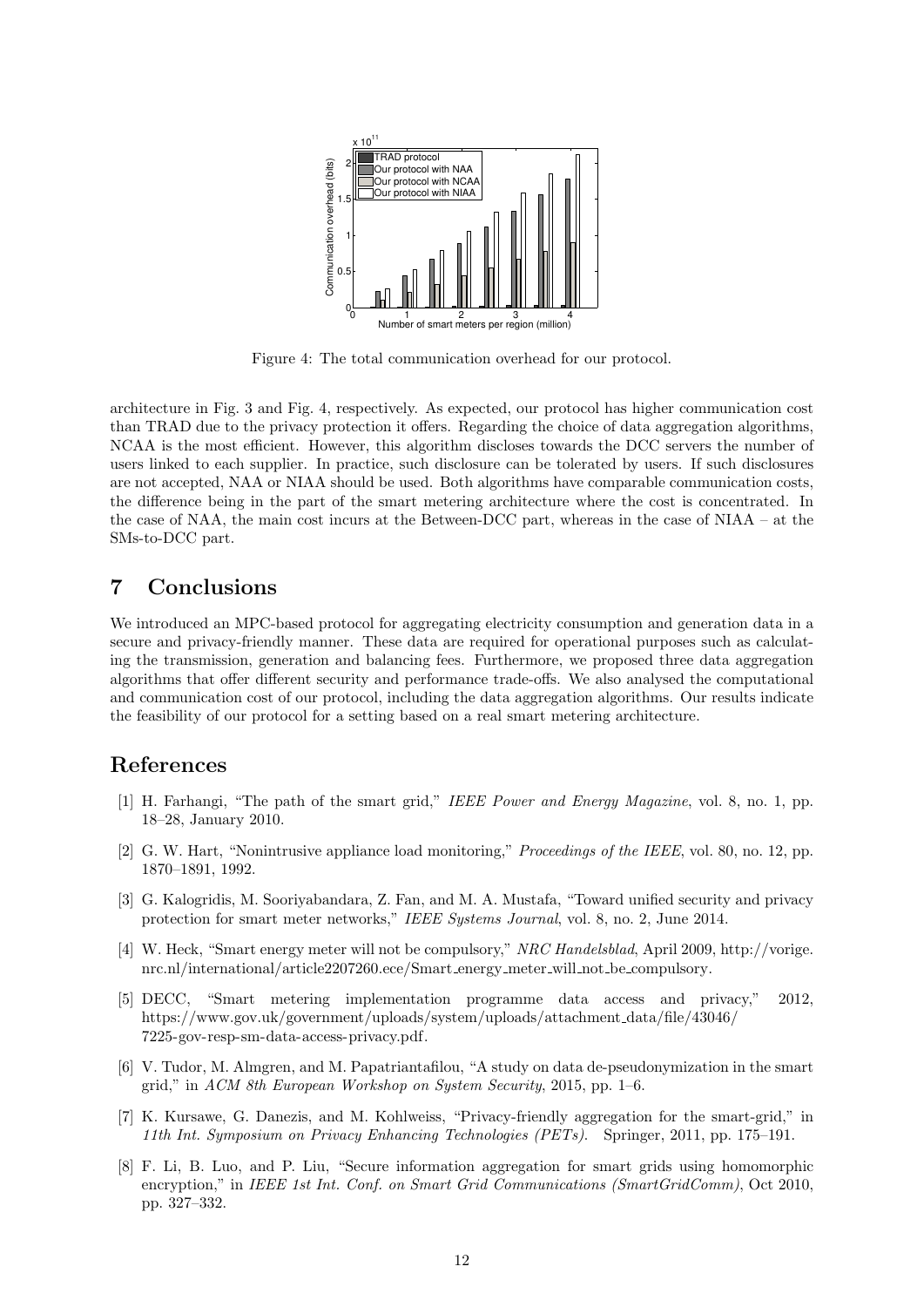- [9] F. D. Garcia and B. Jacobs, "Privacy-friendly energy-metering via homomorphic encryption," in 6th Int. Workshop on Security and Trust Management (STM). Springer, 2011, pp. 226–238.
- [10] M. A. Mustafa, S. Cleemput, A. Aly, and A. Abidin, "An MPC-based protocol for secure and privacypreserving smart metering," in IEEE Innovative Smart Grid Technologies (ISGT-Europe), 2017, pp. 1–6.
- [11] C. Efthymiou and G. Kalogridis, "Smart grid privacy via anonymization of smart metering data," in IEEE 1st International Conference on Smart Grid Communications (SmartGridComm), October 2010, pp. 238–243.
- [12] G. Danezis, C. Fournet, M. Kohlweiss, and S. Zanella-Béguelin, "Smart meter aggregation via secretsharing," in 1st ACM Workshop on Smart Energy Grid Security (SEGS 2013). ACM, 2013, pp. 75–80.
- [13] C. Rottondi, G. Verticale, and C. Krauss, "Distributed privacy-preserving aggregation of metering data in smart grids," IEEE Journal on Selected Areas in Communications, vol. 31, no. 7, pp. 1342– 1354, July 2013.
- [14] M. A. Mustafa, N. Zhang, G. Kalogridis, and Z. Fan, "MUSP: Multi-service, user self-controllable and privacy-preserving system for smart metering," in Int. Conf. on Communications (ICC), 2015, pp. 788–794.
- [15] ——, "DEP2SA: A decentralized efficient privacy-preserving and selective aggregation scheme in advanced metering infrastructure," IEEE Access, vol. 3, pp. 2828–2846, 2015.
- [16] A. Abidin, A. Aly, S. Cleemput, and M. A. Mustafa, "An MPC-based privacy-preserving protocol for a local electricity trading market," in 15th Int. Conf. on Cryptology and Network Security (CANS 2016), ser. LNCS, vol. 10052. Springer, 2016, pp. 615–625.
- [17] R. Canetti, "Security and composition of multiparty cryptographic protocols," Journal of Cryptology, vol. 13, no. 1, pp. 143–202, 2000.
- [18] I. Damgård, M. Fitzi, E. Kiltz, J. B. Nielsen, and T. Toft, "Unconditionally secure constant-rounds multi-party computation for equality, comparison, bits and exponentiation," in TCC 2006, ser. LNCS, vol. 3876. Springer, 2006, pp. 285–304.
- [19] H. Lipmaa and T. Toft, "Secure equality and greater-than tests with sublinear online complexity," in  $ICALP$  (2), 2013, pp. 645–656.
- [20] A. Czumaj, P. Kanarek, M. Kutylowski, and K. Lorys, "Delayed path coupling and generating random permutations via distributed stochastic processes," in *SODA '99.* SIAM, 1999, pp. 271– 280.
- [21] A. Aly and M. Van Vyve, "Practically efficient secure single-commodity multi-market auctions," in Financial Cryptography, ser. LNCS. Springer, 2016.
- [22] M. Ben-Or, S. Goldwasser, and A. Wigderson, "Completeness theorems for non-cryptographic faulttolerant distributed computation," in STOC. ACM, 1988, pp. 1–10.
- [23] D. Chaum, C. Crépeau, and I. Damgård, "Multiparty unconditionally secure protocols," in STOC. ACM, 1988, pp. 11–19.
- [24] A. Shamir, "How to share a secret," Commun. ACM, vol. 22, no. 11, pp. 612–613, 1979.
- [25] I. Damgård, V. Pastro, N. P. Smart, and S. Zakarias, "Multiparty computation from somewhat homomorphic encryption," in CRYPTO '12, ser. LNCS, vol. 7417. Springer, 2012, pp. 643–662.
- [26] I. Damgård, M. Keller, E. Larraia, V. Pastro, P. Scholl, and N. P. Smart, "Practical covertly secure MPC for dishonest majority or: Breaking the SPDZ limits," in ESORICS. Springer, 2013, vol. 8134, pp. 1–18.
- [27] R. Gennaro, M. O. Rabin, and T. Rabin, "Simplified VSS and fast-track multiparty computations with applications to threshold cryptography," in PODC '98. ACM, 1998, pp. 101–111.